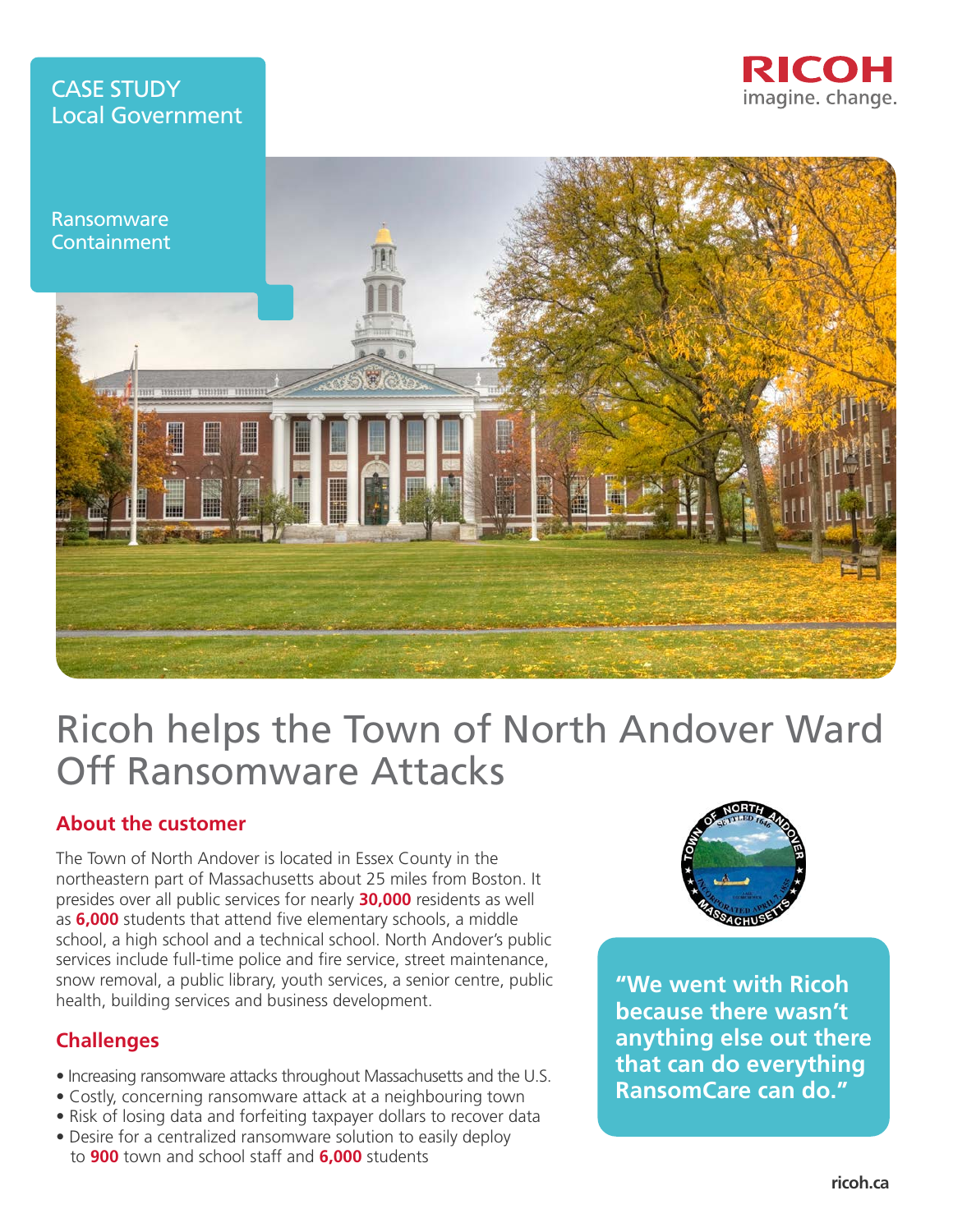#### CASE STUDY - LOCAL GOVERNMENT

The Town of North Andover had managed to avoid a ransomware attack, but they knew it was only a matter of time. A neighbouring town wasn't so lucky and bad actors took their municipal network down for a whole week forcing the town to hand over taxpayer dollars to recover their data. Equally concerning, news of ransomware attacks were increasing throughout Massachusetts and the U.S. It was time to act.

John Hyland, the Director of Information Technology for North Andover, began exploring solutions to protect against a future ransomware attack. They had antivirus software and a good firewall, but he knew it wasn't enough.

**"This was one of the easiest setups of all time. We just needed a standard Windows server and BullWall jumped on and configured RansomCare in 20 minutes."**

**John Hyland,** Director of Information Technology at North Andover

The Director was looking for a solution that didn't require loading software on every single device. With **900** town and school staff and **6,000** students, that would be an arduous, time-consuming task. Instead, Hyland wanted a centralized solution that would offer the greatest protection and an easy implementation.



#### **Results**

- Cost-effective solution that's a fraction of a typical ransomware payout
- Peace of mind that data is protected from bad actors
- Eliminated the need to purchase ransomware insurance

For a fraction of the cost of a typical ransomware payout, North Andover has the protection they need to detect and contain any future attacks on their network. They also have peace of mind knowing that that their data won't be accessed by hackers and data criminals. The Ricoh solution also prevented the town from having to purchase ransomware insurance.

Hyland and his team don't have to touch the solution — it runs independently once in place. They are also able to share data from the solution with the Town Select Board to demonstrate improvements in public safety and school data practices. In addition, they were able to share peak data usage times at the schools, which was information the Town Manager found particularly useful. The Town Manager was so impressed with the solution that they now include it in their annual budget.